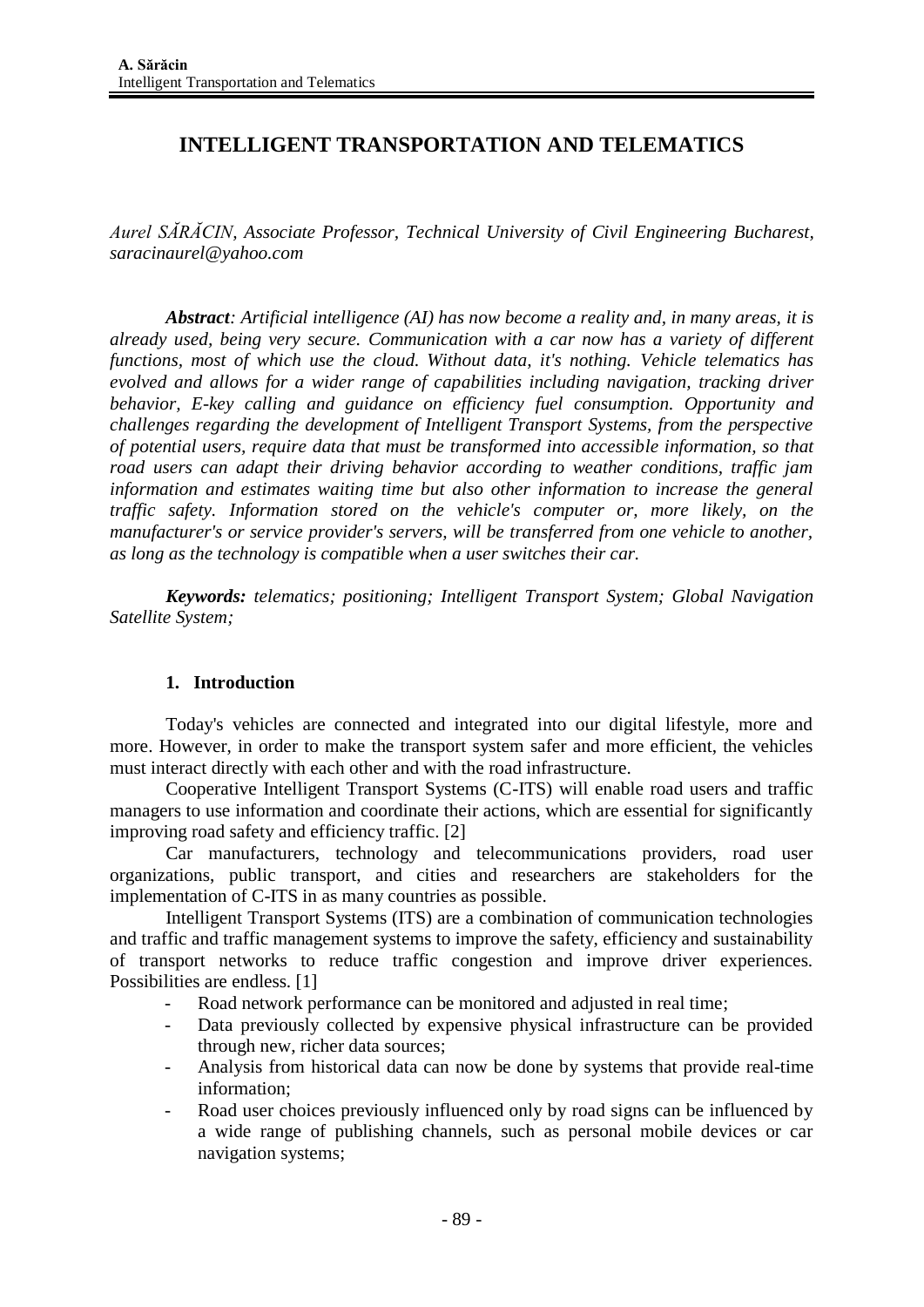Road administration services and approaches need to have a clear strategy to bring together systems and services to telephony and telecom operators in the shortest possible time.

#### **2. Intelligent roads**

Considering how roads are used today and how they will be affected by the introduction of connected and autonomous vehicles (CAV), transportation agencies must prepare for the future. Imagine if each vehicle has sent a signal when it hit a pit, sending detailed information about road conditions to transport agencies. In the short term, it will provide information that helps to resolve problems immediately. In the long term, this information can help build better roads.



Fig. 1. Portal with sensors and cameras



Fig. 2. Concept of intelligent road (Source:Korea Expressway Corporation)

Active transport planning and design can reduce the demand for road infrastructure, improve the performance of multimodal networks, increase safety and reduce the cost of building and maintaining traditional car-based roads and will support the development of smart cities.

From conceptual network planning to detailed design and implementation of facilities, the multidisciplinary approach helps to create healthy and sustainable communities through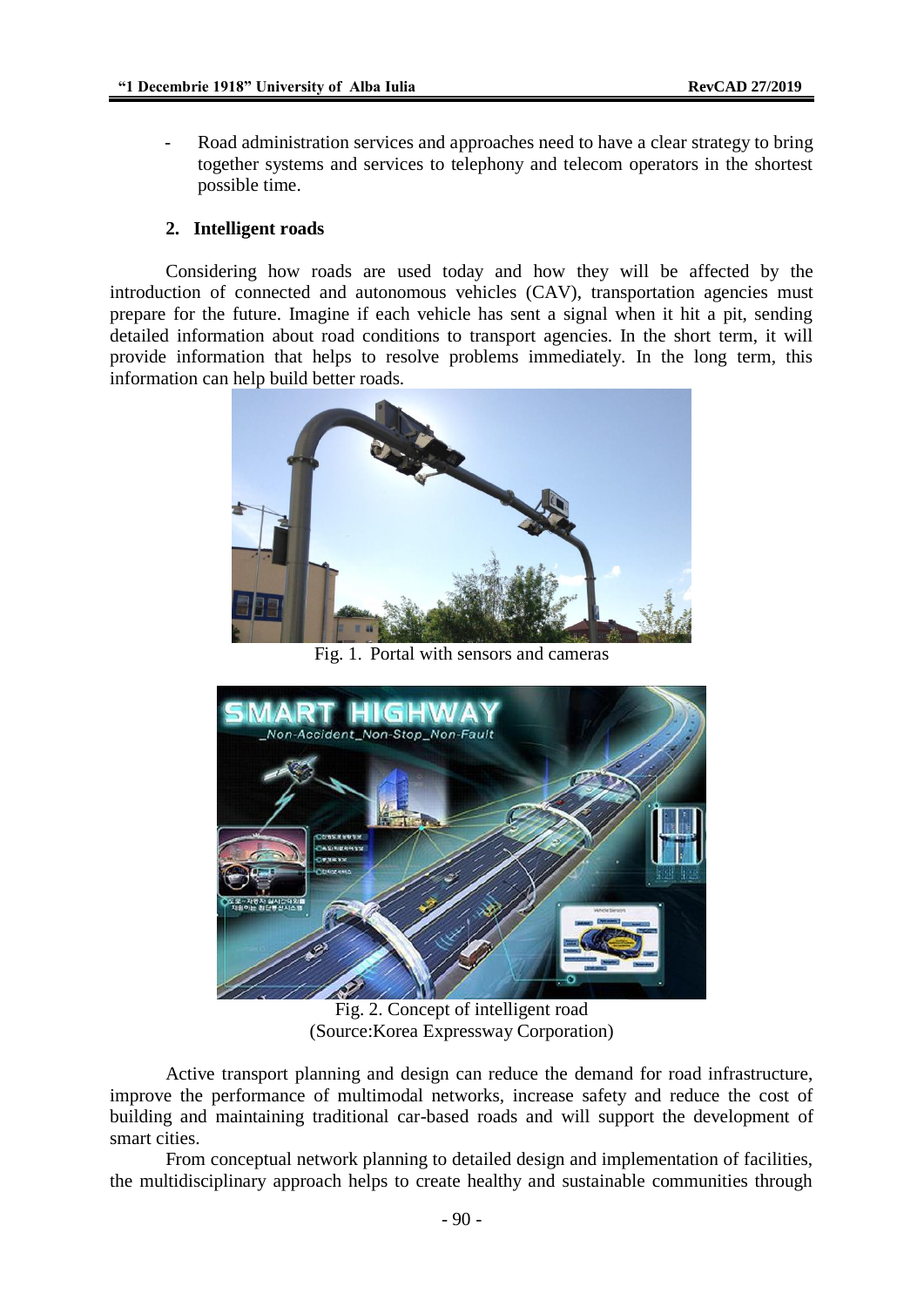innovative and efficient transport solutions as well as complete road planning and design. The benefits associated with efficient transport networks include:

- Minimizing capital expenses for roads and parking;
- Improve travel efficiency;
- Climate change reduction;
- Supporting the use of public transport;
- Increasing responsibility for the community;
- Improve overall health and promote an active lifestyle.

Through collaboration between transport planning agencies, land use planning and urban design teams, complex projects can be developed to improve access to transit, promote active travel and road safety, generating economic activity. Specialists can develop strategies to change people's behavior to maximize the potential of passenger transport, cycling, pedestrians and a high level of vehicle occupancy.

Integrated and multidisciplinary capabilities allow for successful guidance of active transport projects from concept and planning to detailed design and deployment.

- Planning and design of pedestrian and bicycle facilities;
- Vehicle speed reduction and traffic management solutions:
- Multimodal transport planning;
- Road marking and markings;
- Environmental management;
- Landscape design;
- Risk management evaluation;
- Infrastructure management strategies and tools;
- Road safety.

For road users, ICT (Information and Computers Technology) and ITS technologies are also developing with the active support of data giants, encouraging research on smart communication and connectivity. It is dedicated to the planning and development of sustainable cities that will use ICT systems to build smart infrastructure. This will create more opportunities, because such cities will require significant IT (Information Technology) network infrastructure, plus integration and data management. [3]

### **3. Smart vehicles**

The younger generation of users is more related to smart phones than their cars. In response, car manufacturers are turning to integrate smart phones and tablets into their vehicles.

Adding such technologies gives drivers the opportunity to stay in touch with their digital world on Twitter, Facebook and SMS while using their cars. This has significant implications for road safety because drivers are already in difficulty by using mobile phones while driving. However, there are advanced driver assistance systems (ADAS) and vehicle-tovehicle (V2V) and vehicle-to-infrastructure (V2I) systems that are quickly emerging to solve this problem.

As shown in the picture below, the intelligent machine is more a personal assistant than a vehicle. This will eventually help the driver make decisions, find social and business opportunities, and keep both the driver and connected passengers where everything communicates continuously altogether in real time.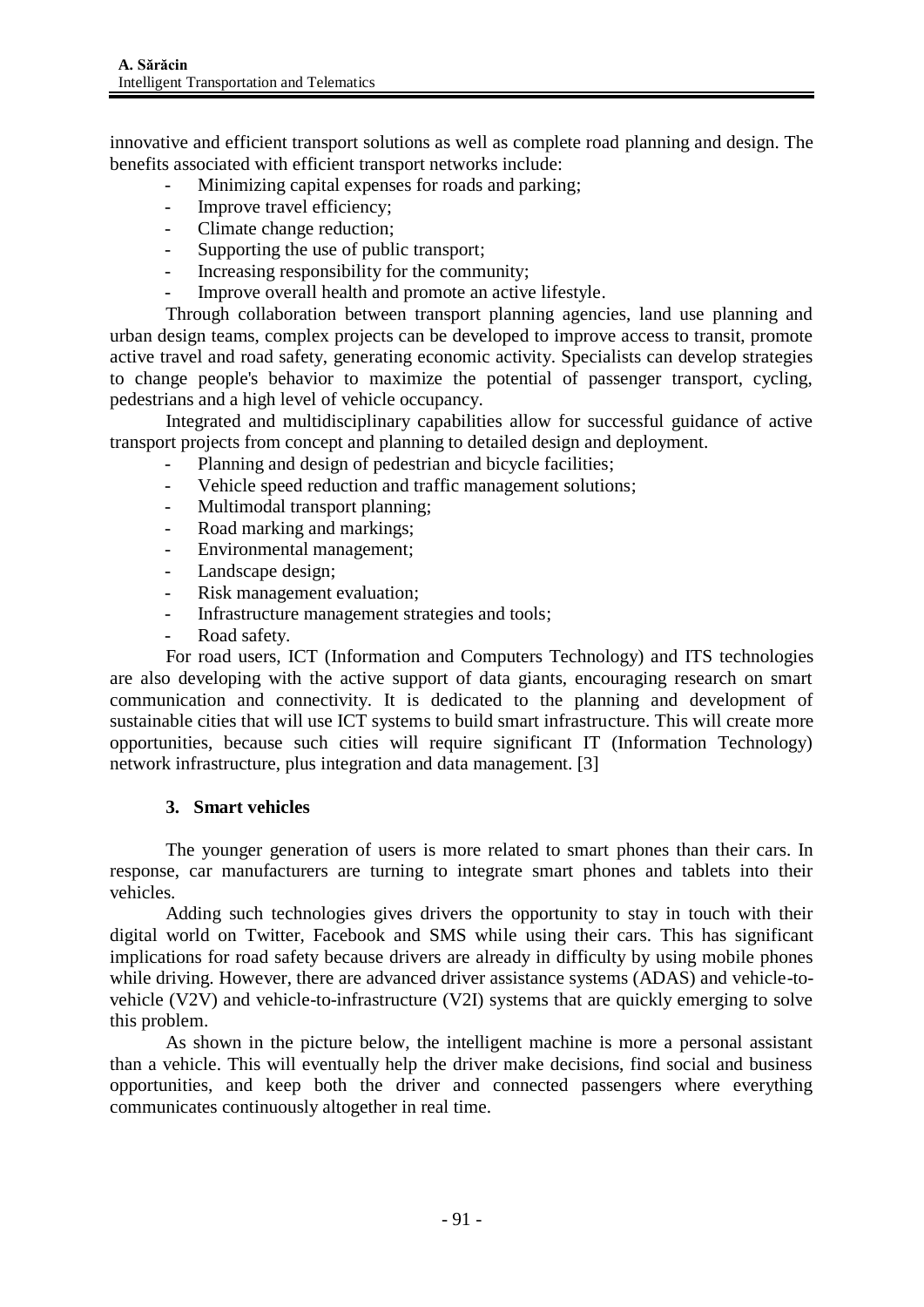

Fig. 3. Intelligent car (Source: Cisco IBSG, 2010)

As shown in the picture below, the car of the future will likely change the vision and business model of the automotive industry. This leads to linking a range of services, media and media systems to the car brand product.

This vision for a car or a "portable personality" truck that has enough artificial intelligence to drive almost alone may seem futuristic but relies on technologies that already exist.



Fig. 4. Car with personality (Source: Cisco IBSG Automotive, 2011)

Some technology experts foresee a future where the omnipresent connectivity concept will see everything, from computers to coffee mugs, talking to each other and exchanging data. This will require an investment in smart infrastructure to allow us to keep pace with the globally connected digital world.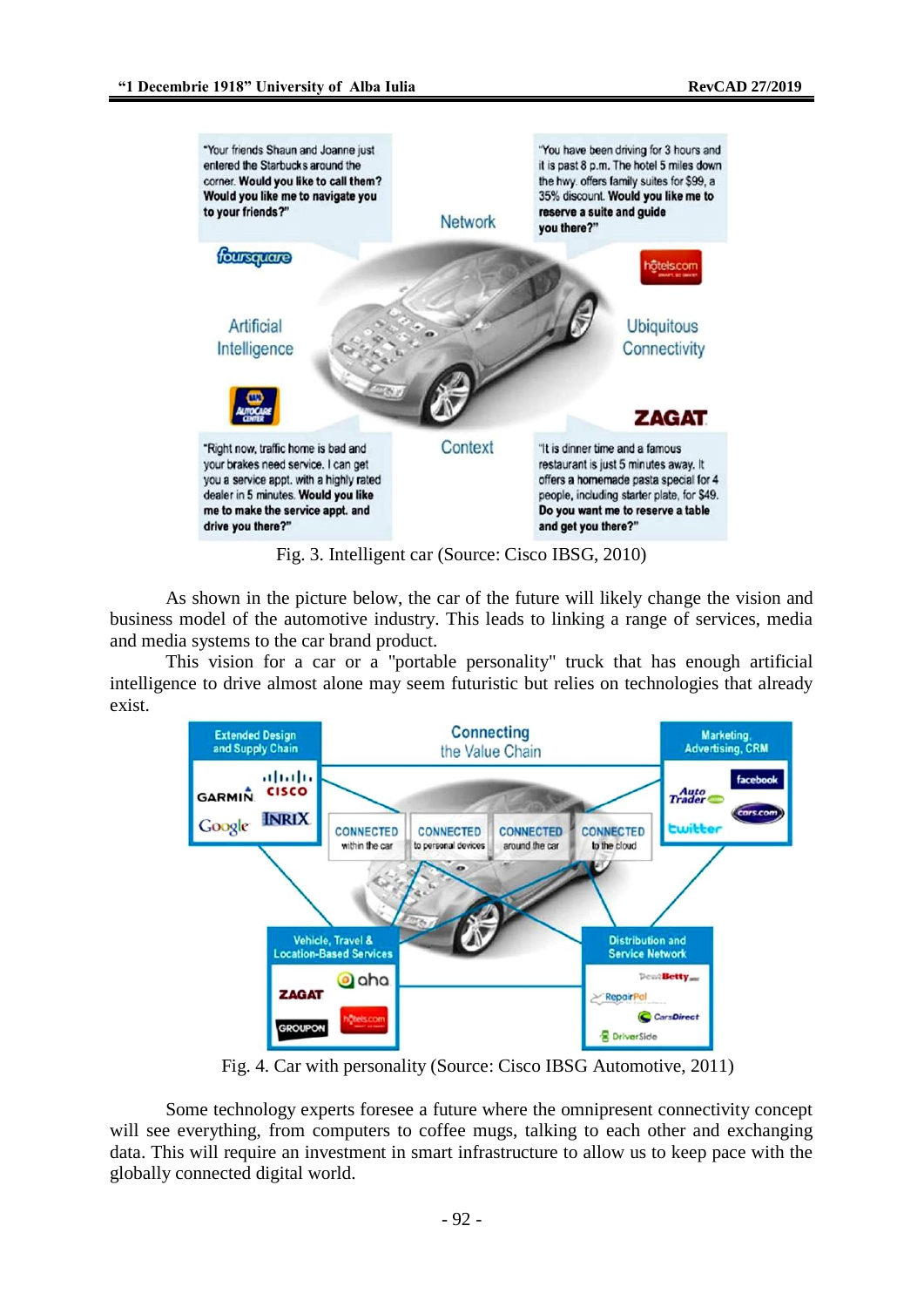## **4. Geo-information support for intelligent transport**

Traffic congestion, fuel costs, reduced air quality and infrastructure spending are just a few of the transport issues that directly affect users every day and everywhere.

Many viewers see this as an opportunity to implement digital technology to improve the transport network. As a result, a number of companies are making huge investments to create a "smarter" transport system that uses Connected and Autonomous Vehicles (CAV).

The question is - while we are in a hurry to digitize and electrify the transport system, how will we manage road data and addresses, and especially data sharing and communication?

The most popular road data application is for localization. You may want to know where you are at a time or to get to a place, or simply share your current location and activity with others on social media. [4]

Another major use of mapping data is routing or navigation. Today, GPS and communication technology easily enables a variety of transport applications that can be handy. These applications not only provide users with a route, but also step-by-step directions to reach their comfortable destination. These applications require current and accurate geospatial data. For example, when using a car navigation system, road and address data need continuous updates or its performance can be compromised - driving routes or inaccurate destinations, and travel times are longer. Many people rely on the smartphone to make sure they have the most up-to-date routing data. However, although smart phones offer real-time routes on the map, they can use a significant amount of data.

When we talk about transport, we cannot ignore traffic congestion. Certain applications have exploited this obstruction, allowing users to report congestion, so others can avoid those clogged roads by alternative ways.



Fig. 5. Traffic jam in Bucharest

One of the most important players in traffic reports generated by users for routing is Waze, the world's largest community-based traffic and navigation application. Waze allows other drivers to automatically share traffic and road traffic information in real time to avoid congestion, saving time and fuel on daily journeys.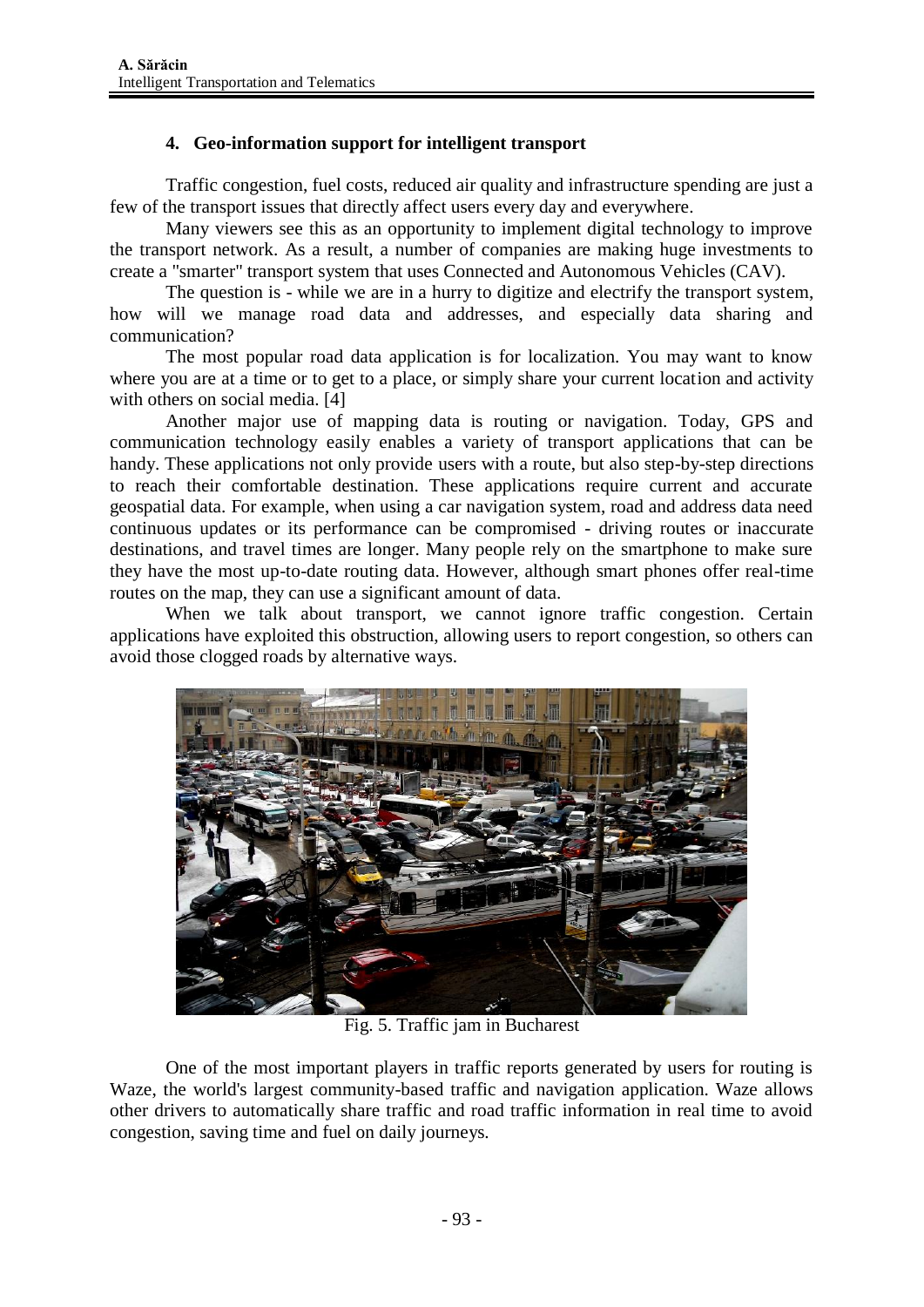

Fig. 6. Waze connectivity

Many important government applications use this road and address data daily. These include police, firefighters, ambulances, urban planning, environmental assessments, public transport, cycling routes and tickets. While it is well known that data collected and used by the government is not perfect, they are sufficiently precise for the applications for which they are used. [5]

Experience has shown that aggregating transport data at all levels to produce a road network with the only authority using telematics technologies is quite feasible and efficient. Although it may not be possible to create a geospatial database and a geospatial address, it is very possible to make a very accurate database that is constantly updated.

In-vehicle applications containing road and address data are time and money savings for users, based on the most accurate and reliable data. This requires a single, current and complete roadblock and current address database.

While still under development, Autonomous and Connected Vehicles (CAV) need map data to find the best route from location A to location B, plus to stay on the road. However, the level of accuracy of the spatial data required for CAVs is much higher than for navigation systems or current government requirements. Like Waze, these CAVs will share map and real-time traffic data through communications links, and many of the sensor data will be geocoded on map data. These high-definition CAV maps will be very accurate and will correct existing map data to support self-contained and safe driving.

In order to allow for an uninterrupted transition in the new era of CAVs, we must ask ourselves: are accurate our road maps and addresses, reliable and effective to facilitate computerized management and ensure complete safety? The key is to make sure that, as new roads are built, lanes are closed, traffic is blocked or open new bridges, road information and address are collected and communicated to all vehicles (including you) in real time.

Two opportunities have emerged in recent years that can make a significant advance towards traffic management:

- have matured two types of technology: radio frequency identification, known as RFID (Radio Frequency IDentification) and shape traffic environment GIS (Geographic Information Systems);

- the carbon pollution issue has become stringent, which has the effect of increasing the acceptability of a decision to introduce carbon dioxide taxation within urban communities, leading to the passage of road freight transport to intermodal freight transport.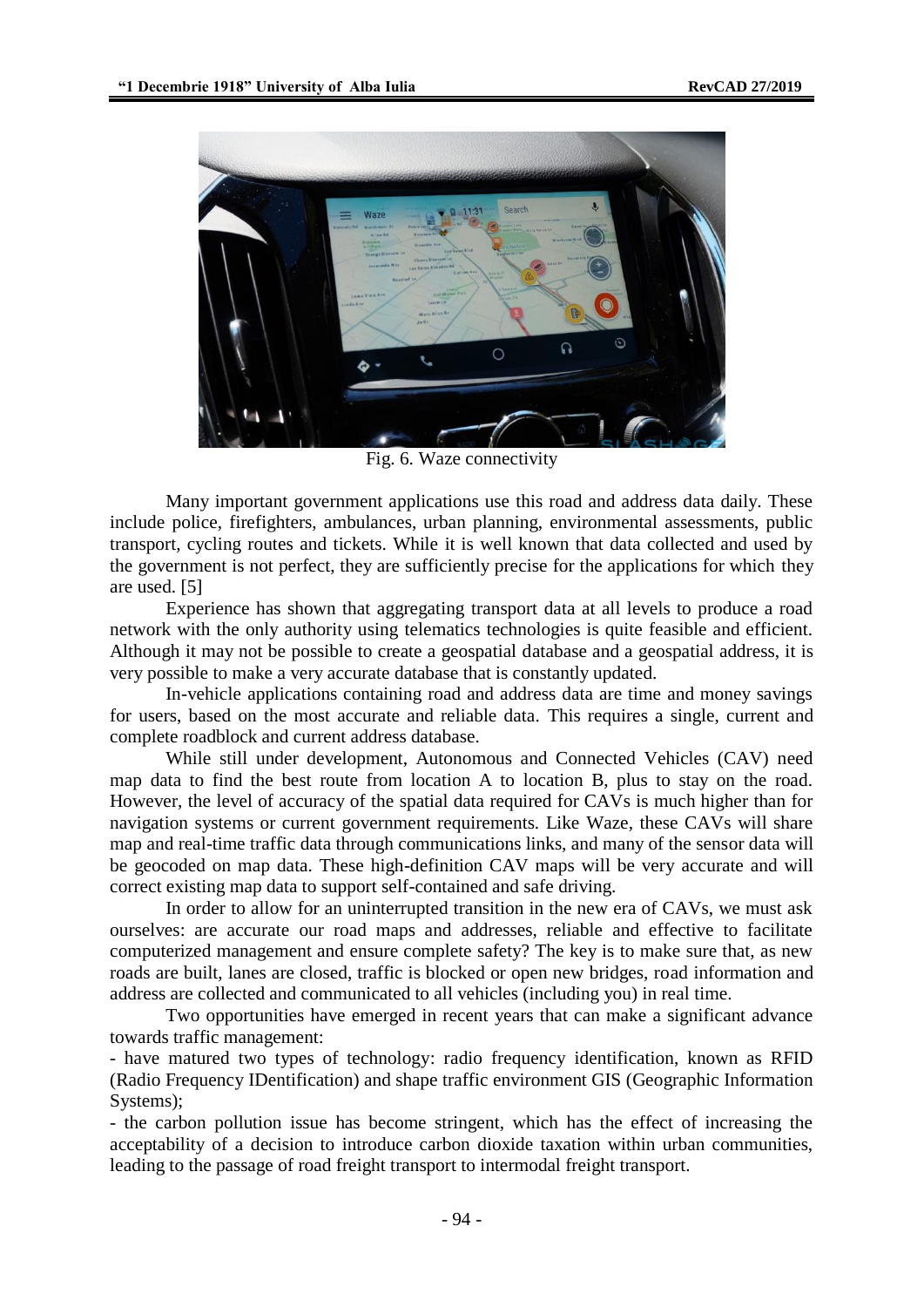A geospatial solution is not a simple map, a map that GIS involves much more than an "engine" data processing with spatial characteristics. Once the visual border is exceeded, the GIS map becomes a remarkable collection of alphanumeric data (attributes) and geographic data (positioning elements) that are usually the result of workflows made by staff from different functional compartments of an institution.

The power of a GIS is the complexity of the database that is attached to the digital plan; the map is the visible part of the system, its quality being given not only by the precision of the drawing, but also by the database that the map has in the back. The more complex the database, the higher the quality of the queries answers, and the map gets smarter, because the end goal is to allow a user to find complete answers to problems raised in a given area.

GIS systems are not simple components of an integrated IT system, but turn into true data integration platforms that, even if they come from specialized subsystems, share the spatial feature.

GIS systems have evolved from "technology islands", which were addressed to a small group of specialized users, to inter-departmental and inter-institutional solutions and platforms that allow the analysis of already existing alphanumeric information from a new perspective: geographic location.

The implementation of the geospatial solution must reflect an integrated approach to information and should proceed from a detailed analysis of the data flows, objects to be managed within the geospatial solution, the attributes and origin of the information from these attributes, as well as the "actors" who will interact with these data and the rights they have in relation to each object and attribute.

## **5. Conclusions**

The Internet of Things is a term that refers to the totality of physical objects, vehicles, buildings or other types of objects incorporating electronic systems, software, sensors and actuators that are connected to the Internet and which are thus capable of collecting and exchanging data between them.

There is a growing perception of a future in which vehicles are increasingly connected and interconnected, and GPS tracking services with increasingly sophisticated GNSS (Global Navigation Satellite System) are becoming more and more common and will evolve to meet new needs of users.

Traffic will not be a problem, since more than half of the vehicles in circulation will be autonomous. Vehicles will know exactly what and how to bypass congested routes or to avoid any traffic problems due to adverse weather conditions. In these circumstances, drivers will not be stressed, will not be constantly alert and state of tension, only oversee data related to race, data provided in real-time systems in the vehicle, possibly can read a book or watch a movie on mobile devices. Most of the time, they will not have to intervene.

The transformation process has already started in the transport industry once products such as GPS tracking systems or digital tachographs with the possibility of downloading remote data are already good practice standards. That while mobile devices with increasing power of computing are becoming more affordable, smart sensors and cameras consume fewer resources, mobile internet bandwidth widening is more accessible, so these technologies can be used on a wider scale. That translates into more data that can be transmitted in real time fleet managers, so that they can make decisions better and better to reduce operating costs.